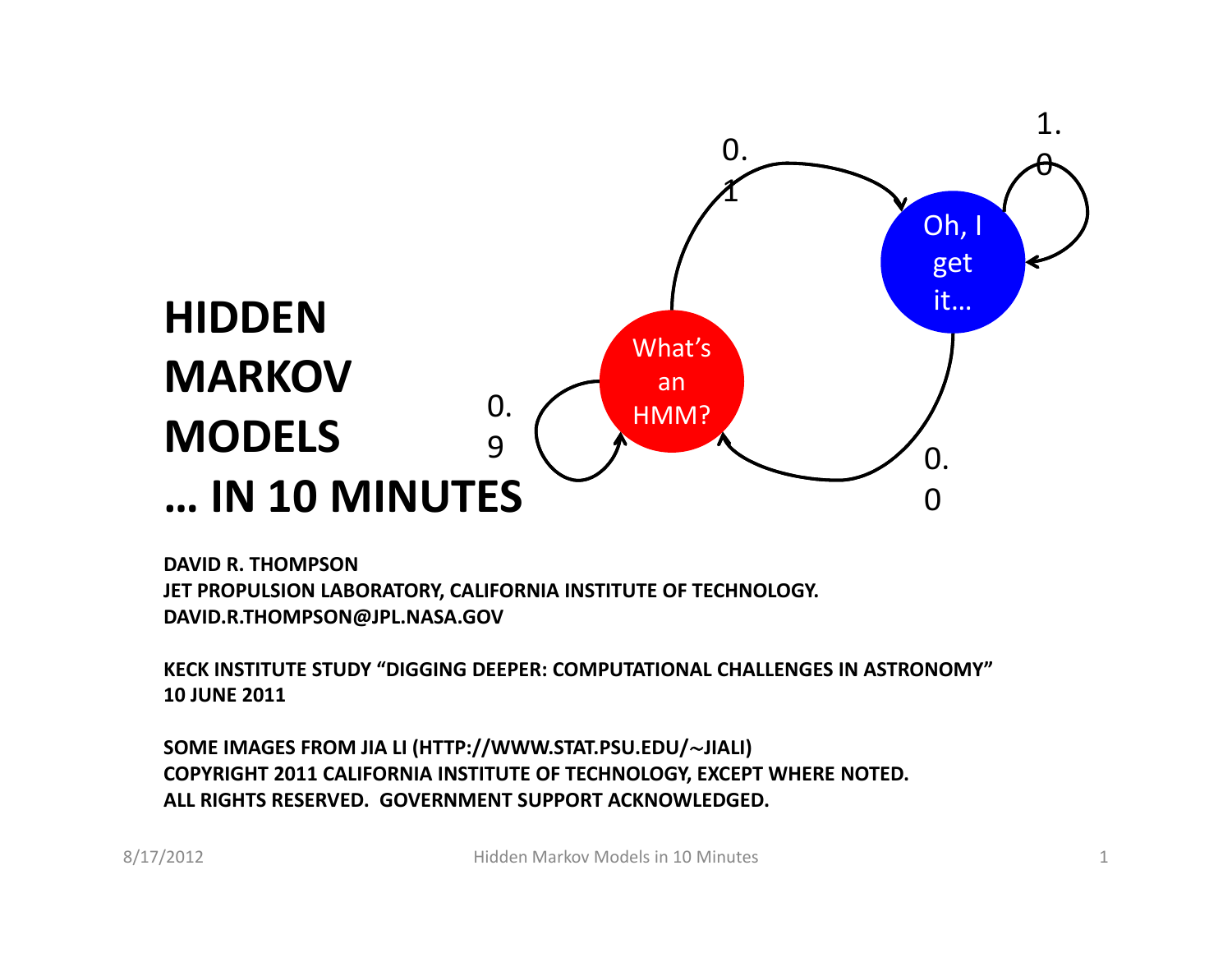# What is a Hidden Markov Model?

- A probability distribution over time series
- System evolves through discrete states
- Observations can be noisy / irregularly spaced
- Computationally‐efficient representation of *some* temporal relationships
- Can formally compute optimal observation times (to best disambiguate the state sequence)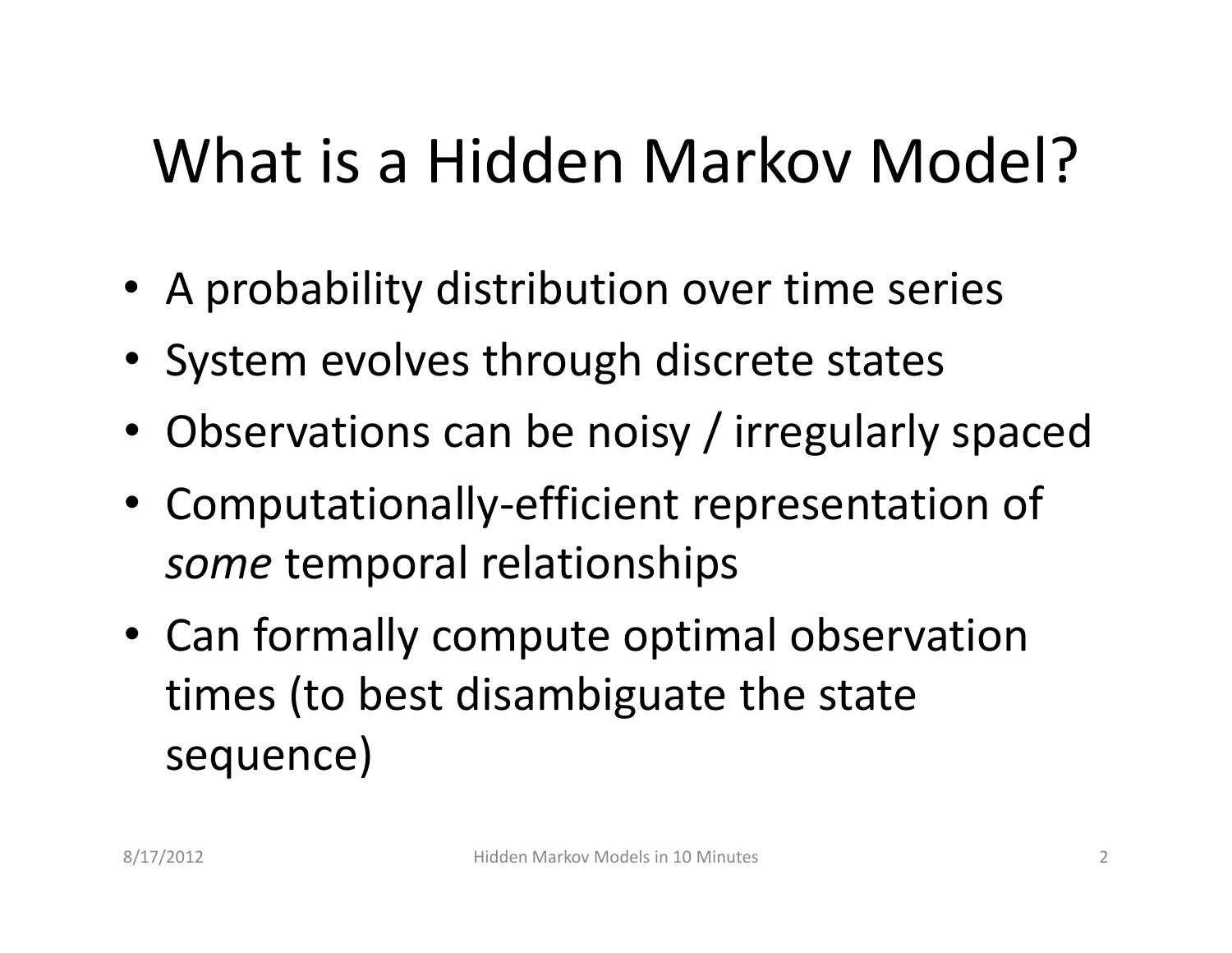## Markov system

- states  $s=1,2,...n$
- time steps  $t = 1, 2, ...$
- Given any state, the future is independent of the past:

$$
P(s_{t+1} | s_t, s_{t-1}, ..., s_0) = P(s_{t+1} | s_t)
$$
\n• Transition probabilities:\n

| $a_{k,l} = P(s_{t+1} = l   s_t = k)$ | 0.9 |
|--------------------------------------|-----|
| $a_{k,l} = P(s_{t+1} = l   s_t = k)$ | 0.9 |
| $S_1$                                | 0.1 |
| $S_2$                                | 0.2 |

8/17/2012 Hidden Markov Models in 10 Minutes 3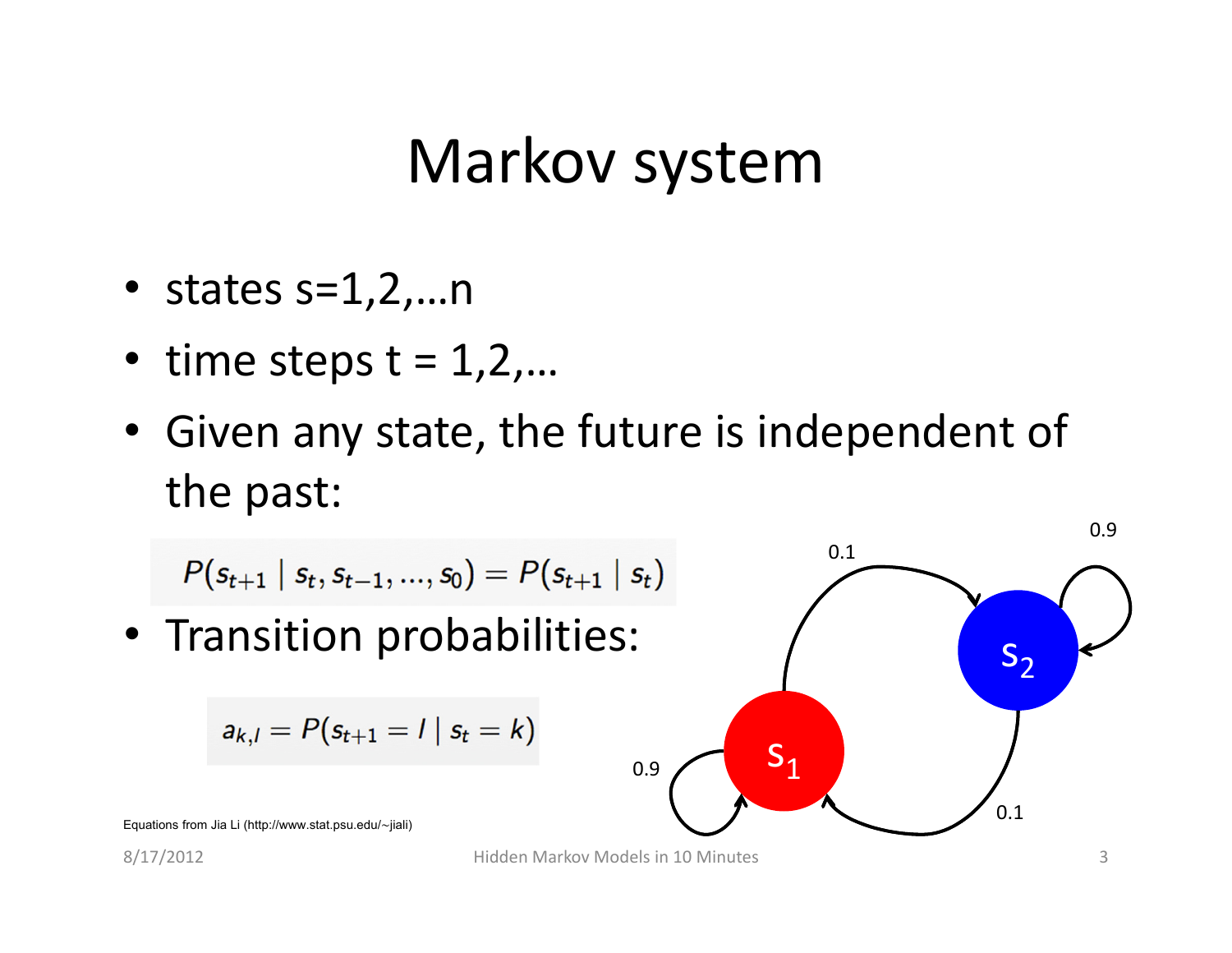## A four‐state Markov system?



Gamma‐Ray Light Curve for PSR J2021+4026 as observed by Fermi/LAT in the range of 0.1 GeV ‐300 GeV (from Trepl et al. 2010)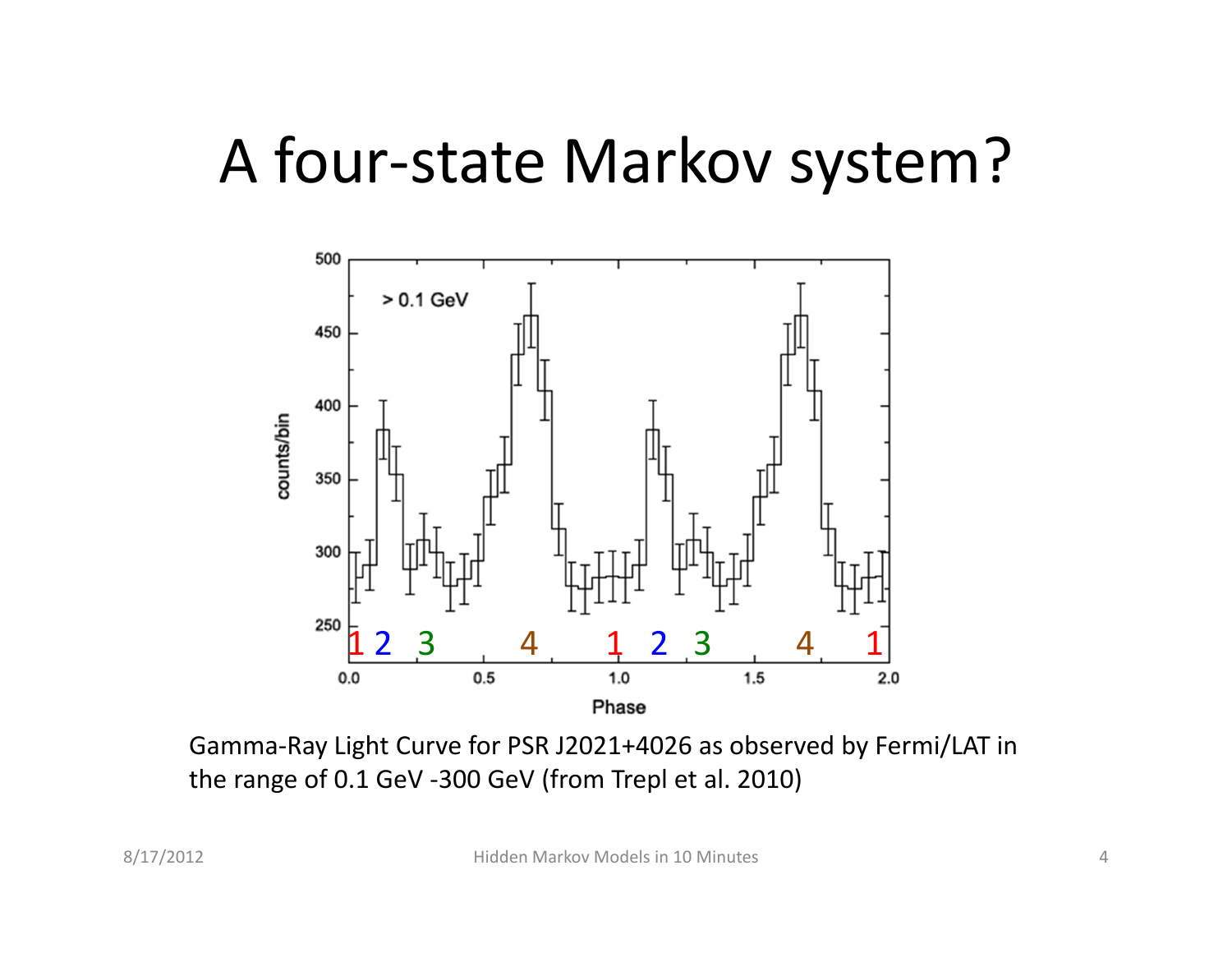## Can efficiently compute probabilities of any state sequence



$$
P(s_1, s_2, ..., s_{\tau}) = P(s_1)P(s_2|s_1)P(s_3|s_2) \cdots P(s_{\tau}|s_{\tau-1})
$$
  
=  $\pi_{s_1}a_{s_1, s_2}a_{s_2, s_3} \cdots a_{s_{\tau-1}, s_{\tau}}$ .

#### Initial probability of state  $s_1$

Equations from Jia Li (http://www.stat.psu.edu/∼jiali)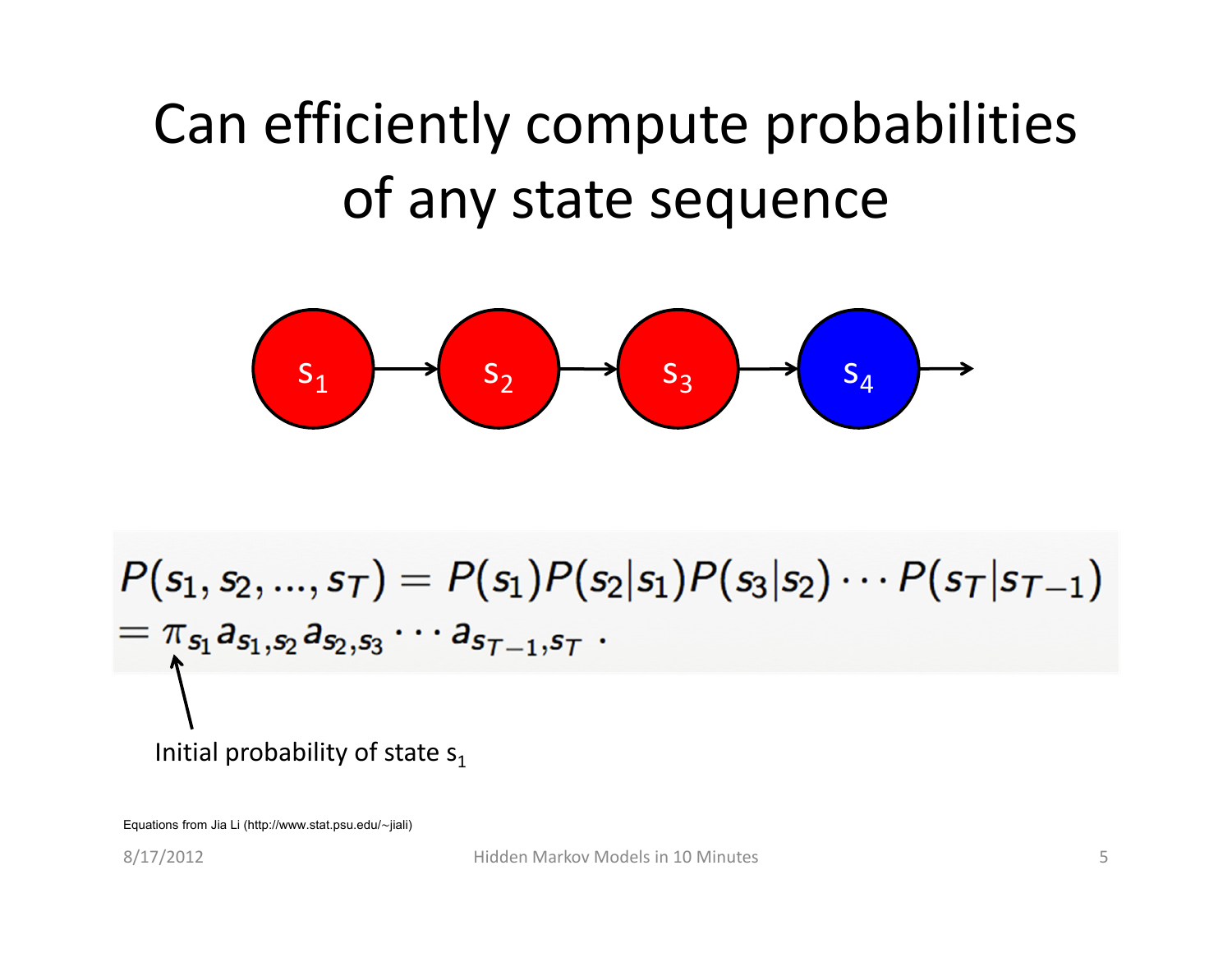# Hidden markov models

- We can't observe the state directly, but instead get noisy observations  $u_1$ ,  $u_2$ , ...
- These depend only only on the current state
- They can be continuous, discrete, uni- or multivariate.

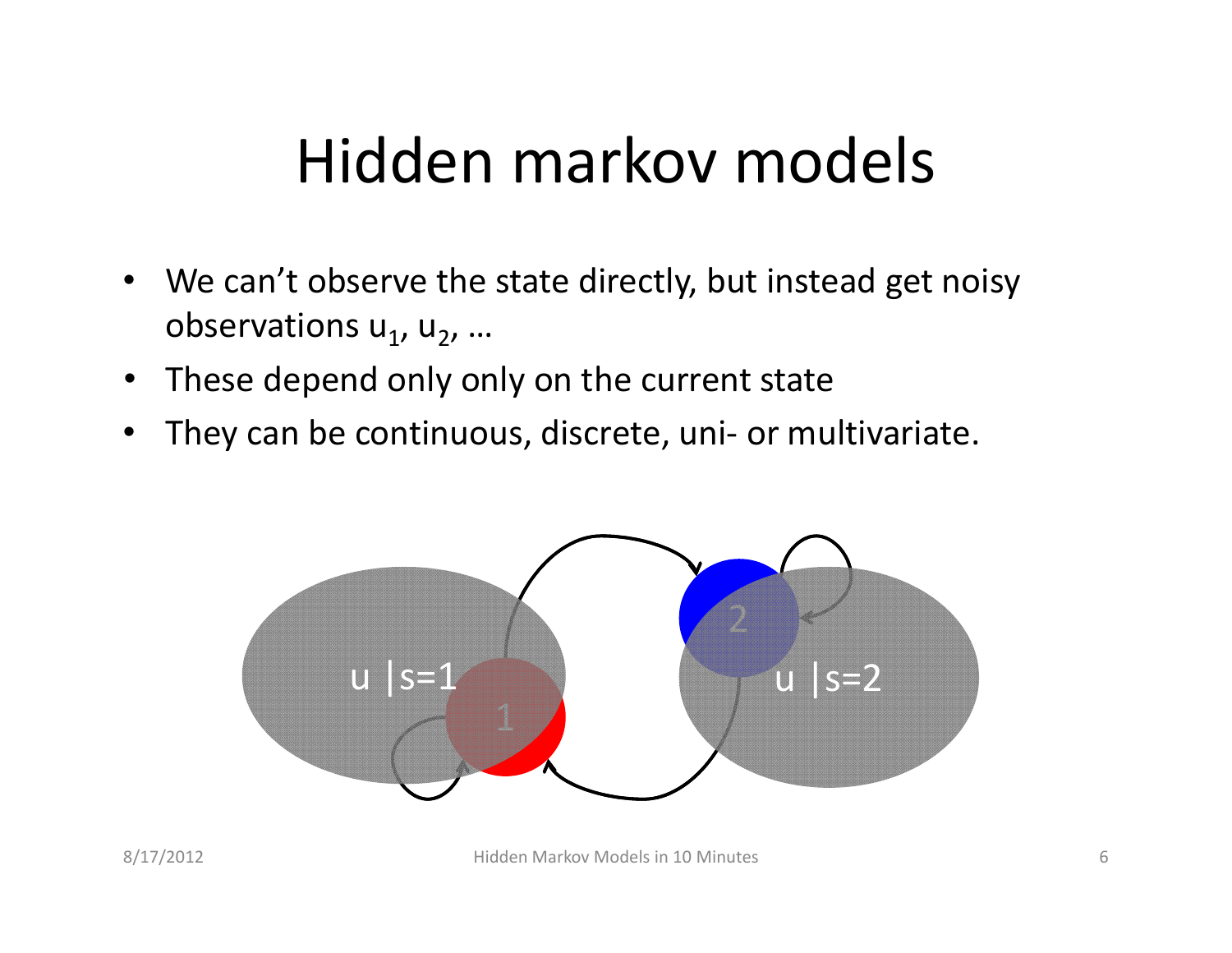Can efficiently compute joint probabilities of any state/observation sequence



 $P(u, s) = P(s)P(u | s)$  $= \pi_{s_1} b_{s_1}(u_1) a_{s_1,s_2} b_{s_2}(u_2) \cdots a_{s_{T-1},s_T} b_{s_T}(u_T).$ 

$$
P(\mathbf{u}) = \sum_{\mathbf{s}} P(\mathbf{s}) P(\mathbf{u} \mid \mathbf{s}) \quad \text{total prob. formula}
$$
  
= 
$$
\sum_{\mathbf{s}} \pi_{s_1} b_{s_1}(u_1) a_{s_1, s_2} b_{s_2}(u_2) \cdots a_{s_{T-1}, s_T} b_{s_T}(u_T)
$$

Equations from Jia Li (http://www.stat.psu.edu/∼jiali)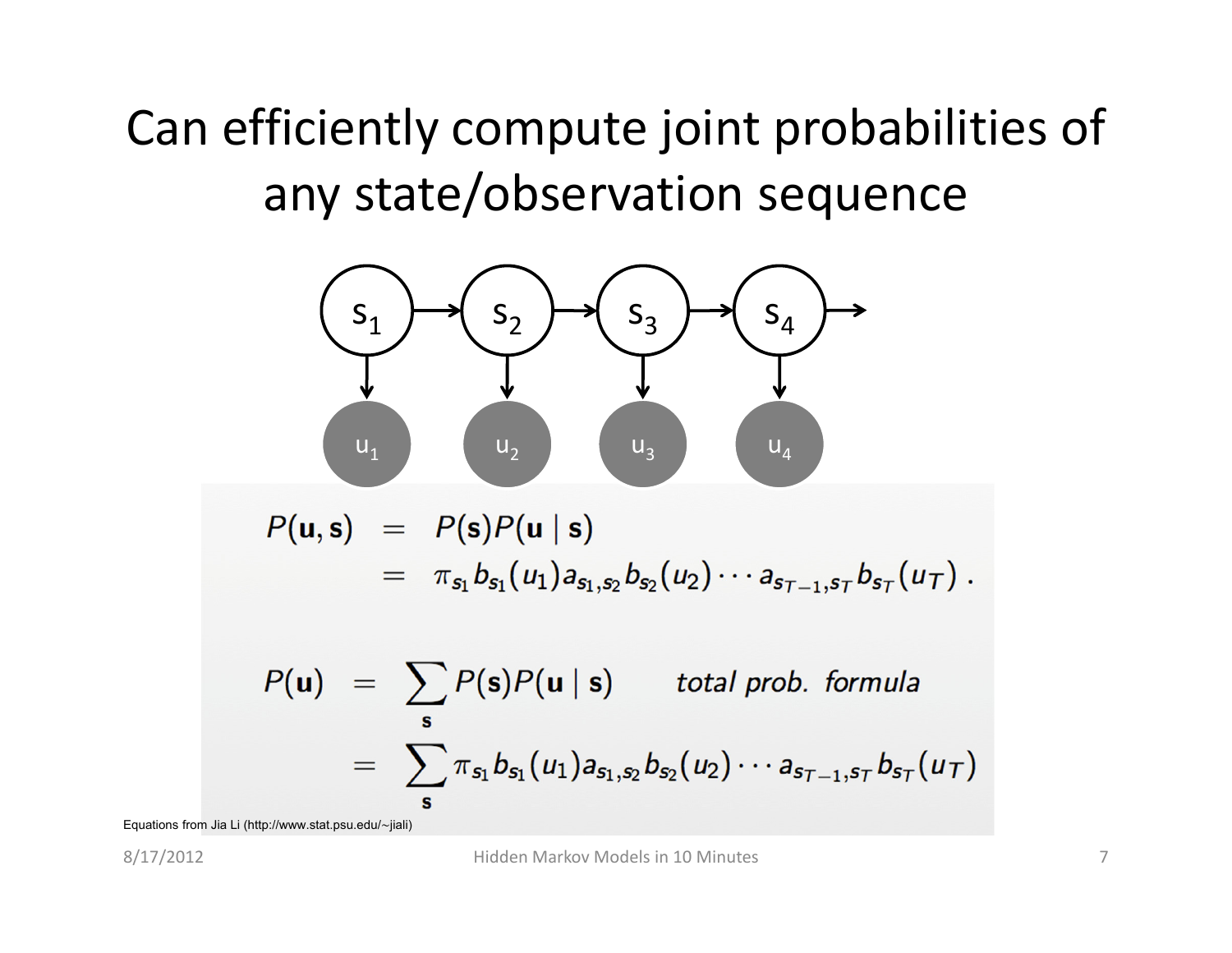## What questions can you ask an HMM?

- **1.** State estimation: What is  $P(s_i=x \mid u_1, u_2, ... u_T)$ 
	- Efficient dynamic programming solution "Forward‐Backward algorithm," **scales O(TN2)**
- **2.** Most Probable Sequence: Given u<sub>1</sub>, u<sub>2</sub>, u<sub>3</sub>..., what is the most probable state sequence and what is that probability?
	- Uses Dynamic Programming "Viterbi algorithm," **scales O(TN2)**
- **3. Learning HMMs:** Given  $u_1$ ,  $u_2$ ,  $u_3$ …, what is the maximum likelihood HMM that could have produced this string of observations?
	- Uses the Expectation Maximization "Baum-Welsh algorithm," **scales O(TN2)**